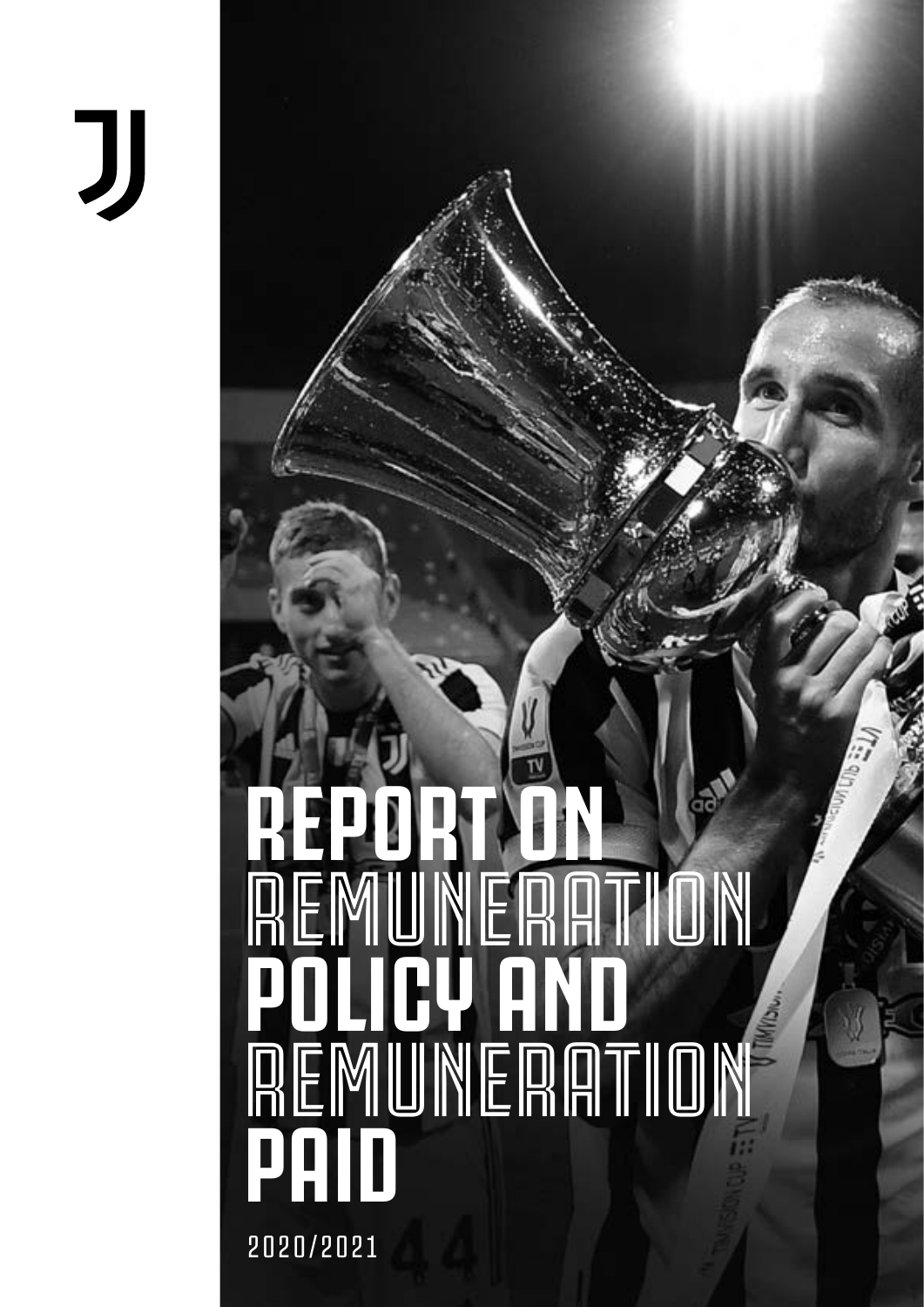## **REPORT ON REMUNERATION POLICY AND REMUNERATION PAID**

PURSUANT TO ARTICLE 123-TER OF LEGISLATIVE DECREE 58/98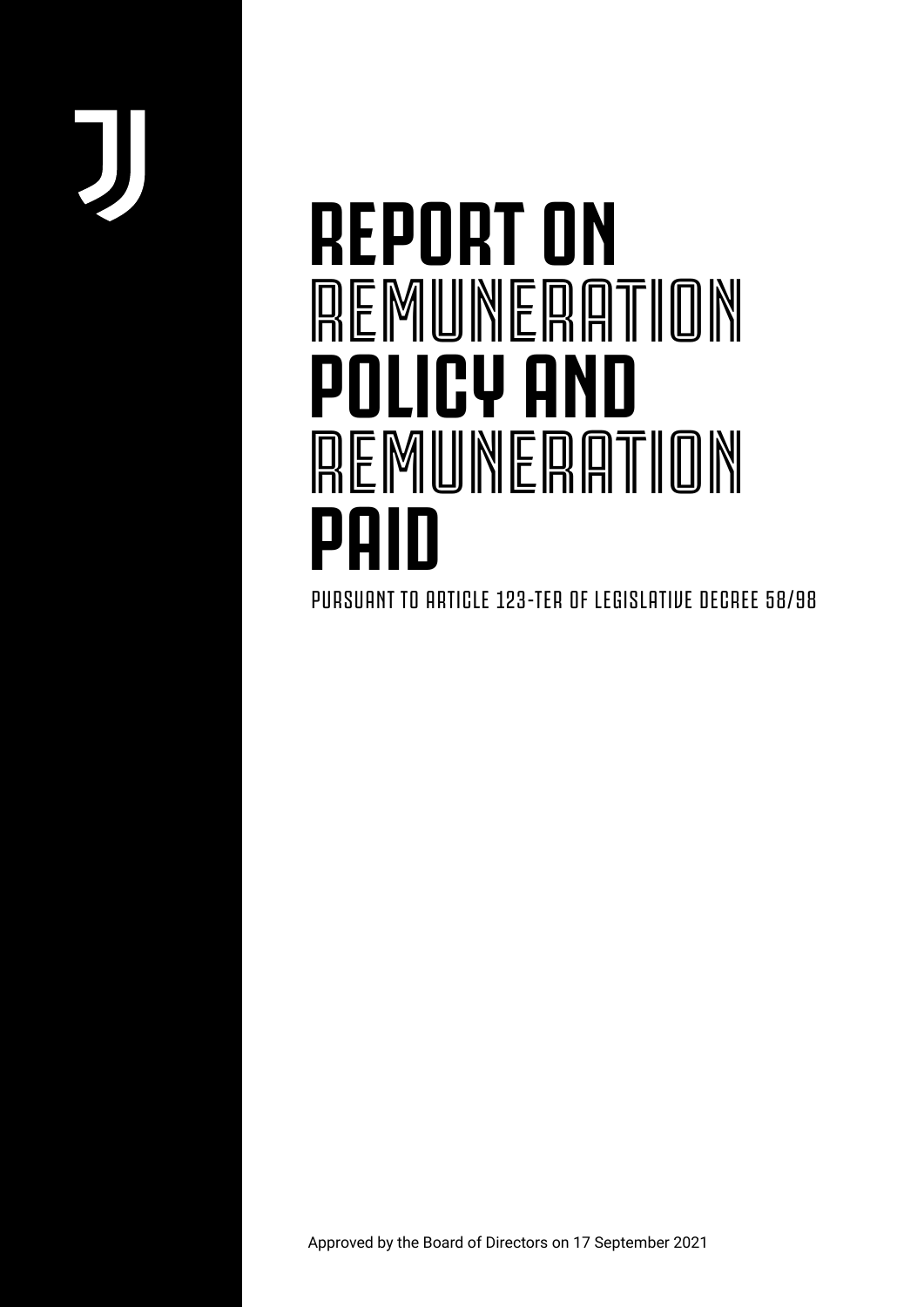# **TABLE OF CONTENTS**

#### **INTRODUCTION**

**4**

#### **SECTION I**

- 1. Bodies involved in adopting and implementing the remune
- 2. Composition, responsibilities and operation of the Remune
- 3. Relationship between the remuneration policy and remune
- 4. Independent experts
- 5. Purpose and principles of the remuneration policy, as well remuneration policy
- 6. Description of policies on fixed and variable components
- 7. Non-monetary benefits and insurance coverage, i.e. social
- 8. Performance objectives on the basis of which the variable and assessment of their achievement. Vesting periods, an correction mechanisms
- 9. Contribution of the remuneration policy to the pursuit of the and sustainability of the Company, with particular reference
- 10. Information on the possible provision of clauses for keeping their acquisition
- 11. End of service allowance and non-compete clauses
- 12. Remuneration policy followed with reference to Independe and the performance of particular offices
- 13. Reference remuneration policies
- 14. Elements of the remuneration policy which, in the presenc and, without prejudice to the provisions of Regulation no. conditions under which the exception may be applied

- 1. Remuneration
- 1.1. Board of Directors
- 1.2. Board of Statutory Auditors
- 1.3. Managers with strategic responsibilities
- 2. Derogation from the Remuneration Policy applied in exception
- 3. Application of ex post correction mechanisms of the varia (malus or return of clawback variable compensation)
- 4. Comparative information
- (i) Total remuneration paid by Juventus to each of the parties to in this Section II of the Report is provided by name
- (ii) Results of Juventus
- (iii) Average gross annual remuneration, based on full-time em the parties whose remuneration is represented by name in
- 5. The vote expressed by the Shareholders' Meeting on the section

- Allegato 1: Remuneration paid to the members of the Board Allegato 1: and Independent Auditors and Managers with
- Allegato 2: Shareholdings of the Members of the Boards and Independent Auditors and Managers with

|      | <b>SECTION I</b>           |                                                                                                                                                                                                                                                                                   |                |
|------|----------------------------|-----------------------------------------------------------------------------------------------------------------------------------------------------------------------------------------------------------------------------------------------------------------------------------|----------------|
| 1.   |                            | Bodies involved in adopting and implementing the remuneration policy                                                                                                                                                                                                              | 4              |
| 2.   |                            | Composition, responsibilities and operation of the Remuneration and Appointments Committe                                                                                                                                                                                         | 4              |
| 3.   |                            | Relationship between the remuneration policy and remuneration and working conditions of employees                                                                                                                                                                                 | 5              |
| 4.   | Independent experts        |                                                                                                                                                                                                                                                                                   | 5              |
| 5.   | remuneration policy        | Purpose and principles of the remuneration policy, as well as changes with respect to the previous year's                                                                                                                                                                         | 5              |
| 6.   |                            | Description of policies on fixed and variable components                                                                                                                                                                                                                          | 6              |
| 7.   |                            | Non-monetary benefits and insurance coverage, i.e. social security or pensions, other than mandatory benefits                                                                                                                                                                     | $\overline{7}$ |
| 8.   |                            | Performance objectives on the basis of which the variable components of remuneration are assigned<br>and assessment of their achievement. Vesting periods, any deferred payment systems and any ex-post<br>correction mechanisms                                                  | 7              |
| 9.   |                            | Contribution of the remuneration policy to the pursuit of the company strategy, long-term interests<br>and sustainability of the Company, with particular reference to the variable components                                                                                    | 9              |
|      | their acquisition          | 10. Information on the possible provision of clauses for keeping financial instruments in the portfolio after                                                                                                                                                                     | 7              |
|      |                            | 11. End of service allowance and non-compete clauses                                                                                                                                                                                                                              | 7              |
|      |                            | 12. Remuneration policy followed with reference to Independent Directors, participation in committees<br>and the performance of particular offices                                                                                                                                | 7              |
|      |                            | 13. Reference remuneration policies                                                                                                                                                                                                                                               | 8              |
|      |                            | 14. Elements of the remuneration policy which, in the presence of exceptional circumstances, may be waived<br>and, without prejudice to the provisions of Regulation no. 17221 of 12 March 2010, any additional procedural<br>conditions under which the exception may be applied | 8              |
|      | <b>SECTION II</b>          |                                                                                                                                                                                                                                                                                   |                |
|      | First Part                 |                                                                                                                                                                                                                                                                                   | 8              |
| 1.   | Remuneration               |                                                                                                                                                                                                                                                                                   | 8              |
|      | 1.1. Board of Directors    |                                                                                                                                                                                                                                                                                   | 9              |
|      |                            | 1.2. Board of Statutory Auditors                                                                                                                                                                                                                                                  | 9              |
|      |                            | 1.3. Managers with strategic responsibilities                                                                                                                                                                                                                                     | 10             |
| 2.   |                            | Derogation from the Remuneration Policy applied in exceptional circumstances                                                                                                                                                                                                      | 10             |
| 3.   |                            | Application of ex post correction mechanisms of the variable component<br>(malus or return of clawback variable compensation)                                                                                                                                                     | 10             |
| 4.   |                            | Comparative information                                                                                                                                                                                                                                                           | 11             |
| (i)  |                            | Total remuneration paid by Juventus to each of the parties for which the information referred<br>to in this Section II of the Report is provided by name                                                                                                                          | 11             |
| (ii) | <b>Results of Juventus</b> |                                                                                                                                                                                                                                                                                   | 12             |
|      |                            | (iii) Average gross annual remuneration, based on full-time employees, of employees of Juventus other than<br>the parties whose remuneration is represented by name in this Section II of the Report                                                                              | 12             |
| 5.   |                            | The vote expressed by the Shareholders' Meeting on the second Section II of the Report for the previous year                                                                                                                                                                      | 13             |
|      | <b>Second Part</b>         |                                                                                                                                                                                                                                                                                   | 13             |
|      | Allegato 1:                | Remuneration paid to the members of the Board of Directors, Board of Statutory Auditors<br>and Independent Auditors and Managers with strategic responsibilities                                                                                                                  | 14             |
|      | Allegato 2:                | Shareholdings of the Members of the Boards of Directors, Statutory Auditors<br>and Independent Auditors and Managers with strategic responsibilities                                                                                                                              | 15             |

#### **SECTION II**

#### *First Part*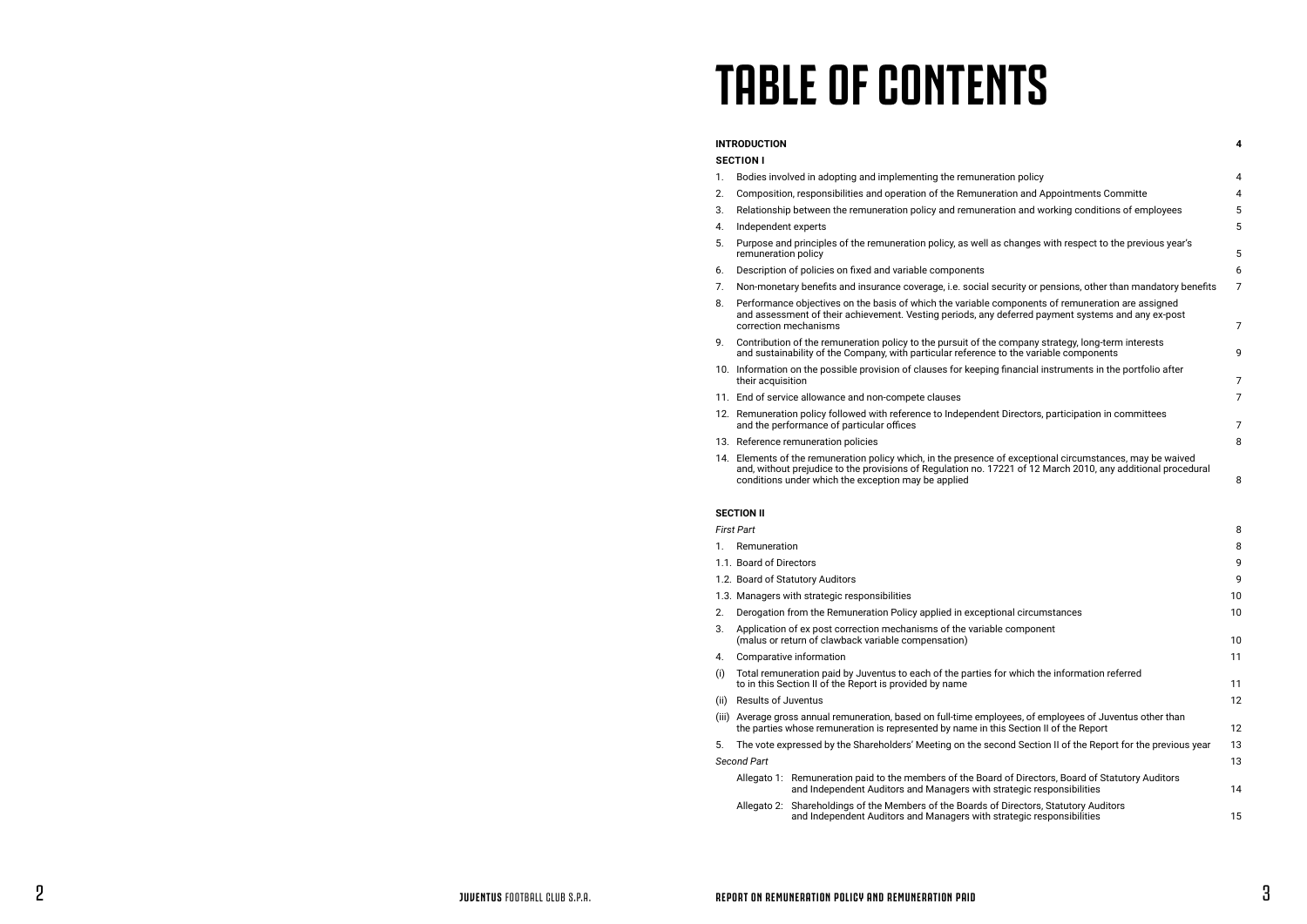#### **INTRODUCTION**

This "Report on remuneration policy and remuneration paid" (the "**Report**") of Juventus Football Club S.p.A. ("**Juventus**" or the "**Company**") has been prepared pursuant to Article 123-ter of Legislative Decree no. 58/1998, as subsequently amended (the "**Consolidated Law on Finance**"), Article 84-quater of the Regulation adopted by Consob resolution no. 11971 of 14 May 1999, as subsequently amended (the "**Issuers' Regulation**").

This Report - approved by the Board of Directors, on the proposal of the "Remuneration and Appointments Committee" of Juventus (the "**Remuneration and Appointments Committee**"), on 17 September 2021 (the "**Date of the Report**") - is divided into two Sections, drawn up in accordance with the current Annex 3A, Schedule 7-bis of the Issuers' Regulation.

Section I of the Report provides the market with information regarding the policy of Juventus Football Club S.p.A. for the financial year 2021/2022 on the subject of the remuneration of members of the management bodies, Managers with strategic responsibilities and members of the control bodies, as well as the procedures used for the adoption and implementation of this policy.

This remuneration policy is structured on the basis of the business environment in the professional sports industry the Company operates in and the complexity of its organizational structure, which includes the members of the Board of Directors with operating powers and which does not require the appointment of a General Manager.

Section II of the Report provides a representation of the individual entries that make up the remuneration of the Directors, Managers with strategic responsibilities and Auditors as well as detailed representation of the remuneration paid by the Company to these individuals in 2020/2021, for any reason and in any form, and by any subsidiaries or associates.

#### **SECTION I**

1. BODIES INVOLVED IN ADOPTING AND IMPLEMENTING THE REMUNERATION POLICY

Definition of the Juventus Remuneration Policy is the responsibility of the Board of Directors, with the aid of advice and recommendations from the Remuneration and Appointments Committee set up for this purpose.

The Board of Directors resolves on the following:

- (i) allocation of remuneration set for the Directors by the Shareholders' Meeting (if not already provided for) and payment pursuant to Article 2389 of the Italian Civil Code;
- (ii) incentive plans to be submitted to the Shareholders' Meeting, pursuant to Article 114-*bis* of the Consolidated Law on Finance;
- (iii)implementation and execution of the incentive plans approved by the Shareholders' Meeting;
- (iv) approval, implementation and execution of the incentive plans that do not require approval by the Shareholders' Meeting pursuant to Article 114-*bis* of the Consolidated Law on Finance;
- (v) composition and responsibilities of the Remuneration and Appointments Committee;
- (vi) any additional remuneration related to the various executive roles held in the Board of Directors and/or for special responsibilities, upon *recommendation by the Remuneration and Appointments Committee, pursuant to Article 2389 of the Italian Civil Code*

This Section I - prepared in accordance with Article 123-ter, par. 3, of the Consolidated Law on Finance - will be submitted for approval to the Shareholders' Meeting, pursuant to Article 123-ter, par. 3-*bis* and 3-*ter*, of the Consolidated Law on Finance.

The remuneration policy may be subject to review by the Company's Board of Directors, upon proposal by the Remuneration and Appointments Committee. Each revision of the remuneration policy will be submitted to the approval of the Shareholders' Meeting, pursuant to Article 123-*ter*, par. 3-*bis*, of the Consolidated Law on Finance.

2. COMPOSITION, RESPONSIBILITIES AND OPERATION OF THE REMUNERATION AND APPOINTMENTS COMMITTEE

The Remuneration and Appointments Committee is given the following responsibilities:

1. submits recommendations to the Board of Directors on the size and composition of the Board, as well as the types of

#### professionals considered suitable for the Board;

2. submits recommendations to the Board of Directors for candidates for the position of Director in cases provided for by

- Article 2386, paragraph one of the Italian Civil Code, when an Independent Director must be replaced;
- 3. periodically assesses the adequacy, overall consistency and actual implementation of the policy for the remuneration of Directors and Managers with strategic responsibilities as well as make relevant amendment proposals to the Board of Directors;
- other Directors that hold special positions and the Managers with strategic responsibilities, and on setting performance objectives for any variable components of this remuneration, monitoring the application of the decisions taken by the Board and verifying, in particular, the actual achievement of performance objectives.

4. submits proposals and expresses opinions to the Board of Directors on the remuneration of Executive Directors, the

The Remuneration and Appointments Committee has its own regulation, approved on 22 November 2018; it meets every time it sees fit and every decision is taken by absolute majority vote of its members. The remuneration policy establishes that Directors are paid:

The meetings of the Remuneration and Appointments Committee are minuted.

The Remuneration and Appointments Committee is currently made up of the following directors:

- Paolo Garimberti (Independent Director) Chairman;
- Assia Grazioli Venier (Independent Director);
- Caitlin Mary Hughes (Independent Director).

In the 2020/2021 financial year, the Remuneration and Appointments Committee met 6 times; in the 2021/2022 financial year, it met once.

#### 3. RELATIONSHIP BETWEEN THE REMUNERATION POLICY AND REMUNERATION AND WORKING CONDITIONS OF EMPLOYEES

Without prejudice to the fact that the remuneration policy, in consideration of the parties concerned and the role they perform within the Company, does not take into specific consideration the remuneration and working conditions of its employees, as they are not fungible and not comparable, the policy itself consists of tools and approaches that are applied to the entire company population and, in particular, that are aimed at attracting, motivating and retaining people with the professional attributes necessary to contribute to the definition of the growth strategy and strengthening of the long-term interests and sustainability of the Company and of the group to which it belongs.

#### 4. INDEPENDENT EXPERTS

In preparing the remuneration policy, the Company has not made use of an independent expert.

5. PURPOSE AND PRINCIPLES OF THE REMUNERATION POLICY, AS WELL AS CHANGES WITH RESPECT TO THE PREVIOUS YEAR'S REMUNERATION POLICY

With reference to the year 2021/2022, the remuneration for Directors is set at an amount that can attract, retain and motivate personnel with the professional skills required to successfully operate the Company.

To achieve the above-mentioned objectives, the remuneration policy has been formulated taking into account:

- the particular nature of the sector in which the Company operates;
- best practices in relation to remuneration, starting with the Code of Conduct;
- interests of Shareholders.

- the need for sustainability of remuneration and alignment of management interests with the medium- to long-term

The remuneration policy is defined in accordance with the risk management policy and internal control system of the Company. In fact, achieving sporting and economic results depends on the ability to attract and retain managers, players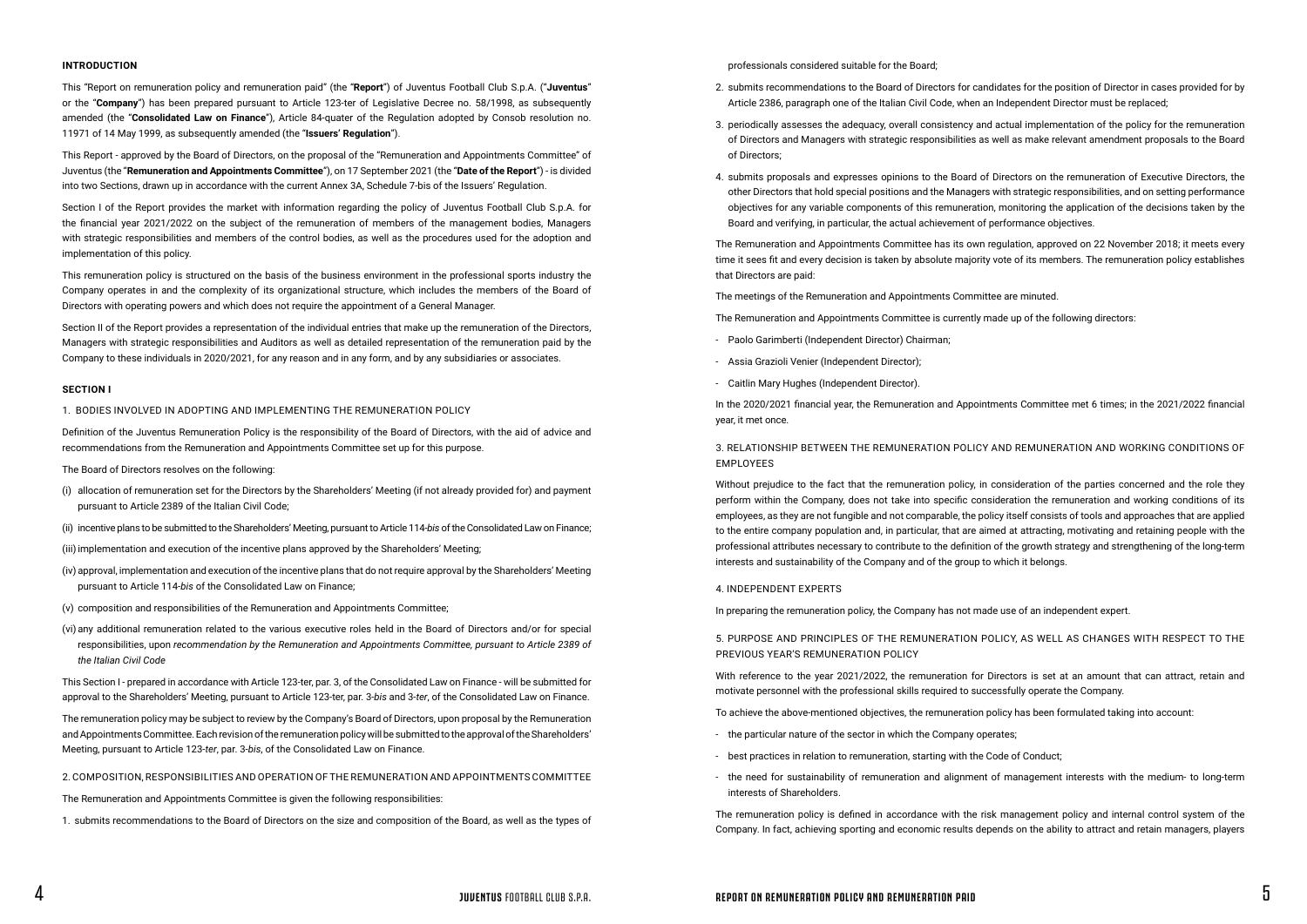and technical staff offering high standards quality, and thus if the ability to retain key people is lost, this could have a negative impact on the Company's prospects for growth.

This remuneration policy is substantially in line with the policy for the 2020/2021 financial year.

6. DESCRIPTION OF POLICIES ON FIXED AND VARIABLE COMPONENTS

*Directors*

The remuneration policy establishes that directors are paid:

- 1. fixed annual remuneration decided by the Shareholders' Meeting pursuant to Article 2389 of the Italian Civil Code, as allocated by the Shareholders or by the Board of Directors;
- 2. any additional remuneration related to participation in internal committees of the Board of Directors<sup>1</sup>;
- 3. any additional remuneration related to the various executive roles held in the Board of Directors and/or for special responsibilities, upon recommendation by the Remuneration and Appointments Committee, pursuant to article 2389 of the Italian Civil Code.

The Chairman receives only a fixed remuneration, including (i) the emolument resolved by the Shareholders' Meeting, as divided by the Board of Directors, and (ii) an additional remuneration related to his/her office as Chairman of € 450,000. Therefore, the remuneration of the Chairman is not related to accomplishment of specific performance objectives.

The remuneration of the Deputy Chairman is broken down into a fixed part - including (i) the emolument resolved by the Shareholders' Meeting, as divided by the Board of Directors, and (ii) an additional remuneration related to his/her position as Deputy Chairman of € 400,000 - and in a variable part; both components are adequately balanced according to the Company's strategic objectives and risk management policy. The fixed portion is sufficient to remunerate the service performed even if the variable portion were not paid due to a failure to achieve performance objectives. The variable component, predetermined, measurable and linked to the creation of value for shareholders, assuming that it is received in the maximum amount, has a weight not exceeding 50% of the total annual remuneration and is, in any case, subject to a ceiling and a minimum variable compensation is not guaranteed.

The Executive Directors other than the Chairman and the Deputy Chairman receive a fixed remuneration, including (i) the emolument resolved by the Shareholders' Meeting, as divided by the Board of Directors, and (ii) an additional remuneration related to their office.

Remuneration of the other Non-Executive Directors is not related to specific performance objectives and is commensurate to the commitment demanded of each, taking account of their participation in one or more internal committees.

#### *Managers with strategic responsibilities*

The remuneration of the Managers with strategic responsibilities was defined by the Board of Directors, after hearing the opinion of the Remuneration and Appointments Committee. The remuneration is made up of a fixed portion and a variable portion: both portions are appropriately balanced according to the Company's strategic objectives and risk management policy. The fixed portion is sufficient to remunerate the service performed even if the variable portion were not paid due to a failure to achieve performance objectives. The variable component of Managers with strategic responsibilities, predetermined, measurable and linked to the creation of value for shareholders, assuming that it is received in the maximum amount, has a weight not exceeding 50% of the total annual remuneration and is in any case subject to a ceiling and a minimum variable compensation is not guaranteed.

\*\*\*

The Board of Directors may resolve on a Medium/Long-Term Incentive Plan linked to the achievement of the plan's objectives (Long-Term Incentive Plan) with the aim of strengthening the loyalty of the personnel covering important positions and further stimulating them to pursue economic and financial results.

#### *Statutory Auditors*

Pursuant to the law and the Company By-laws, the remuneration of the members of the control body is established by the Shareholders' Meeting at the time of appointment for the entire period of their office.

7. NON-MONETARY BENEFITS AND INSURANCE COVERAGE, I.E. SOCIAL SECURITY OR PENSIONS, OTHER THAN MANDATORY BENEFITS

In line with best practices in remuneration policies and in consideration of specific roles assigned, the remuneration package of Directors and Managers with strategic responsibilities also includes non-monetary benefits (such as the use of company cars) in addition to forms of supplementary insurance such as Directors' third-party liability policies, in relation to claims for compensation for unintentional actions performed during the term of office and supplementary health insurance. Directors are also reimbursed for expenses incurred to carry out the activities connected to the positions held.

8. PERFORMANCE OBJECTIVES ON THE BASIS OF WHICH THE VARIABLE COMPONENTS OF REMUNERATION ARE ASSIGNED AND ASSESSMENT OF THEIR ACHIEVEMENT. VESTING PERIODS, ANY DEFERRED PAYMENT SYSTEMS AND ANY EX-POST CORRECTION MECHANISMS

The variable remuneration of the Vice Chairman and Managers with strategic responsibilities is based on quantitative and qualitative objectives approved by the Board of Directors after consulting the Company's Remuneration and Appointments Committee, in line with Juventus' strategic objectives.

In particular:

- the Vice Chairman is granted a variable component linked to the First Team's sports results; and
- Managers with strategic responsibilities are entitled to a variable component linked to the Company's economic and financial performance, strategic and other quantitative objectives.

The Board of Directors, after receiving the opinion of the Remuneration and Appointments Committee, verifies the achievement of the objectives set for the accrual of variable remuneration and determines the amounts to be paid.

There are no deferred payment systems or ex post correction mechanisms.

9. CONTRIBUTION OF THE REMUNERATION POLICY TO THE PURSUIT OF THE COMPANY STRATEGY, LONG-TERM INTERESTS AND SUSTAINABILITY OF THE COMPANY, WITH PARTICULAR REFERENCE TO THE VARIABLE COMPONENTS

The pursuit of the corporate strategy and the long-term interests of the Company is guaranteed by the variable remuneration component referred to in points 6 and 8 of this Section I.

10. INFORMATION ON THE POSSIBLE PROVISION OF CLAUSES FOR KEEPING FINANCIAL INSTRUMENTS IN THE PORTFOLIO AFTER THEIR ACQUISITION

As of the Date of the Report, the Company has not adopted any plans providing for the assignment of financial instruments.

11. END OF SERVICE ALLOWANCE AND NON-COMPETE CLAUSES

There are no agreements between the Company and the Directors or Managers with strategic responsibilities providing for allowances or other special benefits in the event of termination of the office or of the employment or collaboration relationship, or agreements that include non-compete clauses.

12. REMUNERATION POLICY FOLLOWED WITH REFERENCE TO INDEPENDENT DIRECTORS, PARTICIPATION IN COMMITTEES AND THE PERFORMANCE OF PARTICULAR OFFICES

As of the Date of the Report, there is no specific remuneration policy in place for Independent Directors.

For the entire term of office of the Board of Directors, the following is provided for: (i) gross annual remuneration to be attributed to the members of the Remuneration and Appointments Committee, of € 15,000 in favour of the Chairperson and € 10,000 in favour of each other member, in addition to the reimbursement of expenses incurred in the performance of their

<sup>&</sup>lt;sup>1</sup> In relation to the additional remuneration for members of the Control and Risk Committee and the Remuneration and Appointments Committee, the policy *establishes that the Director who has the role of Chairman in these committees is awarded remuneration in the amount of 50% higher than the other two members.*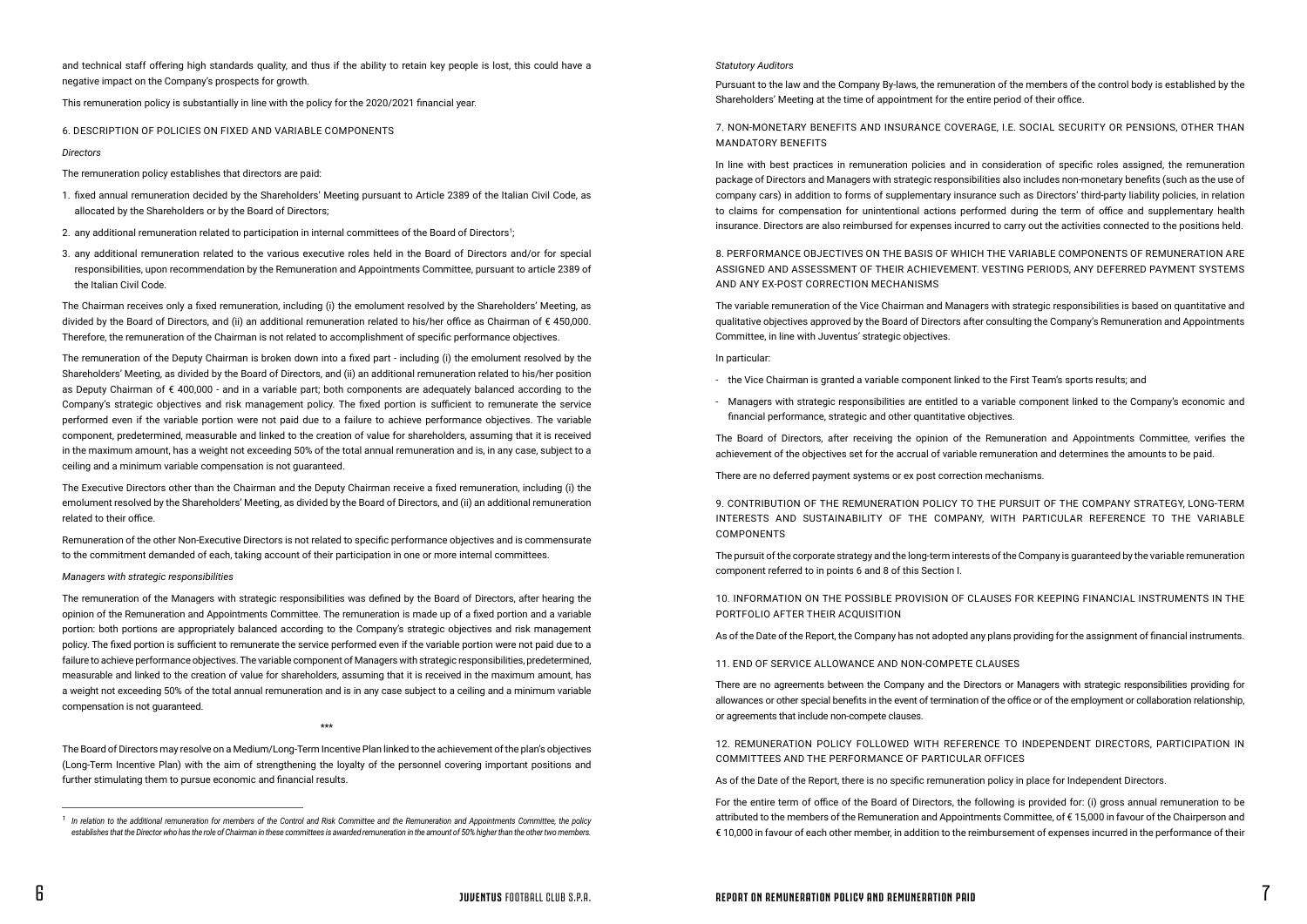respective functions; (ii) a gross annual remuneration to be attributed to the members of the Control and Risk Committee of € 15,000 in favour of the chairperson and € 10,000 in favour of each other member, in addition to the reimbursement of expenses incurred in the performance of their respective functions.

The remuneration policy makes provision for any additional remuneration related to the various executive roles held in the Board of Directors and/or for special responsibilities, upon recommendation by the Remuneration and Appointments Committee, pursuant to Article 2389 of the Italian Civil Code

#### 13. REFERENCE REMUNERATION POLICIES

In preparing the remuneration policy, the Company made reference to the remuneration policies of other companies.

14. ELEMENTS OF THE REMUNERATION POLICY WHICH, IN THE PRESENCE OF EXCEPTIONAL CIRCUMSTANCES, MAY BE WAIVED AND, WITHOUT PREJUDICE TO THE PROVISIONS OF REGULATION NO. 17221 OF 12 MARCH 2010, ANY ADDITIONAL PROCEDURAL CONDITIONS UNDER WHICH THE EXCEPTION MAY BE APPLIED

Pursuant to Article 123-ter, par. 3-bisof the Consolidated Law on Finance, the Company may temporarily derogate from the remuneration policy in the presence of exceptional circumstances, meaning situations in which the derogation from the remuneration policy is necessary for the purpose of pursuing long-term interests and the sustainability of the Company as a whole or to ensure its ability to stay on the market.

This exemption may be applied to the fixed and variable components of the remuneration of the recipients of the remuneration policy, including, by way of example, the terms of vesting of these components and the performance objectives to which the variable components are subject.

Any temporary derogation from the remuneration policy must be approved by the Board of Directors, after consulting with the Remuneration and Appointments Committee. The resolution of the Board of Directors determines the duration of this waiver and the specific elements of the remuneration policy that are waived.

#### **SECTION II**

This Section II - prepared in accordance with Article 123-*ter*, par. 4, of the Consolidated Law on Finance - will be submitted to the advisory vote of the Shareholders' Meeting, pursuant to Article 123-*ter*, par. 6, of the Consolidated Law on Finance.

- 1. € 450,000 to the Chairman Andrea Agnelli in addition to the use of one company car, one car with driver, insurance coverage and supplementary health insurance;
- 2.  $€$  400,000 to the Vice Chairman Pavel Nedved as fixed compensation, in addition to the use of a company car;
- 3. € 50,000 to the Director Francesco Roncaglio, for the special role as original employer pursuant to Article 2 of Legislative Decree no. 81/2008, as well as the use of a company car.
- 4. € 20,000 to the Director Paolo Garimberti, for the special role as Chairman of the Juventus Museum, as well as a company car.

The Independent Auditors have checked that the Directors have prepared Section II of the Report in accordance with the provisions of par. 8-*bis* of Article 123-*ter* of the Consolidated Law on Finance. It should be noted that the Independent Auditors have not issued any certification or carried out any assignment to verify the contents of this Section II.

The Board of Directors has established the assignment of compensation of  $\epsilon$  15,000 to the Chairmen of the Internal Committees (Control and Risk Committee, Remuneration and Appointments Committee), while the other members of the Committees are assigned compensation of € 10,000.

#### *FIRST PART*

#### 1. REMUNERATION

Below are the items that make up the compensation paid - for any reason and in any form - in the 2020/2021 financial year to:

- $\epsilon$  25,000 to Paolo Garimberti as Chairman of the Remuneration and Appointments Committee and member of the Control and Risk Committee;
- $\cdot \in$  10,000 to Assia Grazioli Venier as member of the Remuneration and Appointments Committee
- - € 20,000 to Caitlin Mary Hughes as member of the Remuneration and Appointments Committee and the Control and Risk Committee;
- $\epsilon$  15,000 to Daniela Marilungo as Chairwoman of the Control and Risk Committee.
- *1.2. Board of Statutory Auditors*

- (i) the members of the Board of Directors: this compensation was determined taking into account best practices in remuneration policies and is essentially in line with the guidelines and principles followed by the Company in the past and which are now outlined in Section I above. As already mentioned in the Introduction, no General Manager has been appointed yet;
- (ii) the members of the Board of Statutory Auditors;

setting at € 21,000 the annual amount paid to the Chairman and € 14,000 as the annual compensation paid to the other two members of the Board of Statutory Auditors.

(iii) Managers with strategic responsibilities.

As regards the indication of the proportion between fixed and variable remuneration, please refer to Annex 1 at the end of this Report.

*1.1. Board of Directors*

*Fixed remuneration*

The Board of Directors has decided to allocate equally among the members the compensation approved by the Shareholders'

Meeting of 25 October 2018 - in the amount of € 225,000 yearly (i.e.€ 25,000 yearly for each Director), in addition to the compensation paid for participation in the Internal Committees.

*Remuneration related to executive offices and/or for special offices*

Furthermore, pursuant to Article 2389, par. 3 of the Italian Civil Code, consistently with the Board of Directors' resolutions, the following annual gross compensation was paid:

Directors are also reimbursed for expenses incurred in carrying out the activities associated with the job responsibilities. *Variable remuneration*

No variable remuneration was paid, also in consideration of the pandemic context.

*Non-monetary benefits*

For information on the attribution of non-monetary benefits to members of the Board of Directors, please refer to the subparagraph "Compensation related to executive offices and/or special offices", paragraph 1.1, point 1 of this Section II.

*Internal Committees*

Therefore, with reference to the 2020/2021 financial year, the following were paid:

As regards compensation paid to the control bodies, the Shareholders' Meeting held on 25 October 2018 appointed the Board of Statutory Auditors for three years, namely until approval of the financial statements at 30 June 2021 represented by:

- Paolo Piccatti (Chairman);
- Silvia Lirici (Statutory Auditor);
- Nicoletta Paracchini (Statutory Auditor);
- Roberto Petrignani (Alternate Auditor);
- Lorenzo Jona Celesia (Alternate Auditor),

Therefore, with reference to the 2020/2021 financial year, the following emoluments were paid to the permanent members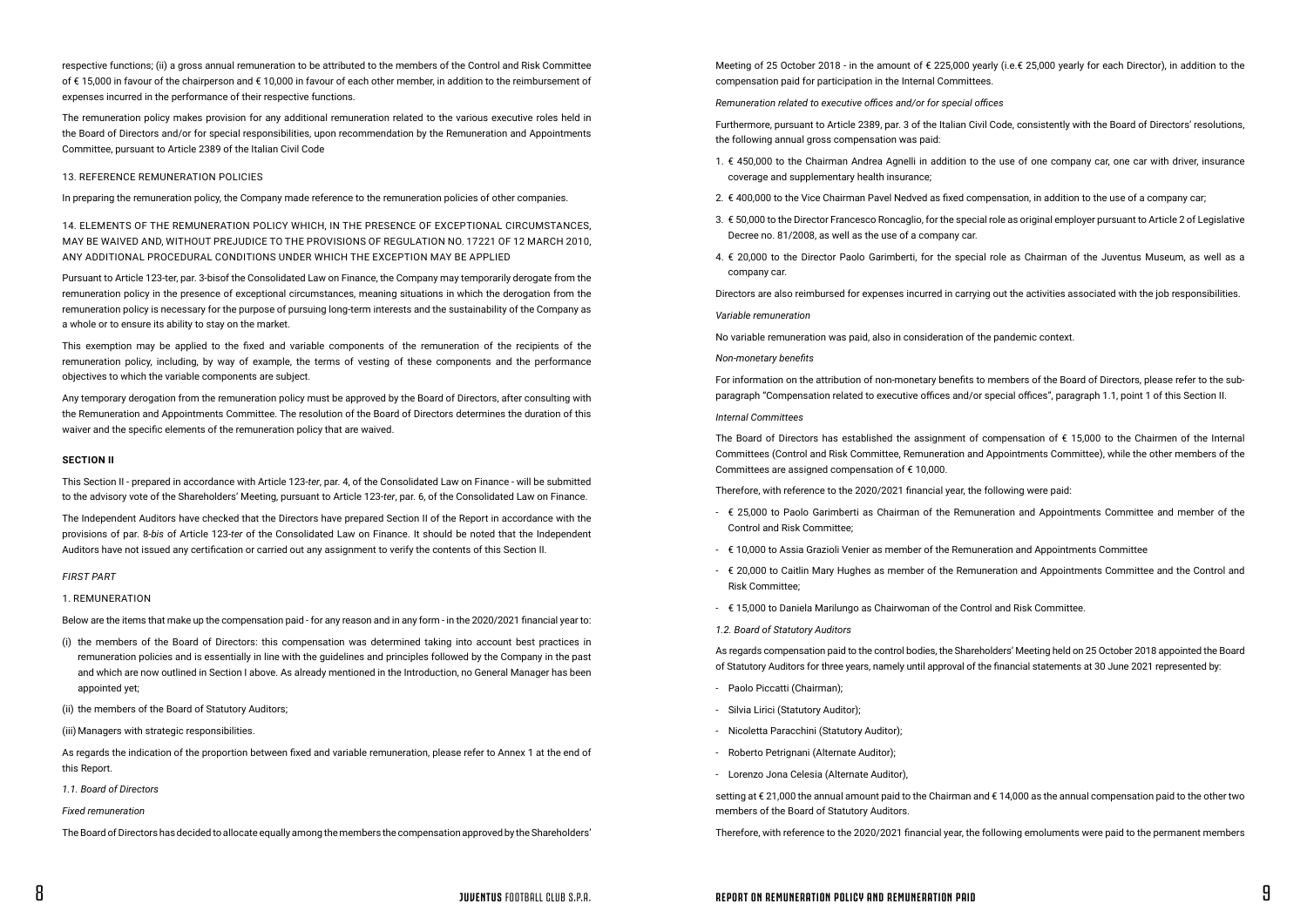#### of the Board of Statutory Auditors:

- - € 21,000 to Paolo Piccatti (Chairman);
- - € 14,000 to Silvia Lirici (Statutory Auditor);
- - € 14,000 to Nicoletta Paracchini (Statutory Auditor).

#### 1.3. *Managers with strategic responsibilities*

The remuneration of the Managers with strategic responsibilities was defined by the Board of Directors, after hearing the opinion of the Remuneration and Appointments Committee. During the 2020/2021 financial year, compensation was paid to 3 Managers with strategic responsibilities.

It should be noted that during the 2020/2021 financial year, the Board of Directors examined the new company organisation, redefining the main operating areas and retraining the parties to be identified as Managers with strategic responsibilities. As at the Date of the Report, the Issuer has 1 Manager with strategic responsibilities.

#### *Fixed remuneration*

During the 2020/2021 financial year, the fixed remuneration of Managers with strategic responsibilities was adjusted in relation to the new positions held. In particular, Managers with strategic responsibilities were paid a total fixed remuneration of € 3,414,128, of which € 2,600,000 to the Managing Director of the Football Area Fabio Paratici.

#### *Variable remuneration*

No variable remuneration was paid, also in consideration of the pandemic context.

#### *Non-monetary benefits*

Managers with strategic responsibilities were guaranteed insurance cover, supplementary health care and the allocation of a company car in line with the policy in force for managers.

*Agreements that include severance in the event of termination of office or employment*

Except for those described above, there are no other agreements between the Company and its Directors or Managers with strategic responsibilities, which include further severance in the event of early termination of the relationship, assignment or maintenance of non-monetary benefits to those that have terminated their office or employment relationship, or the entering into consulting contracts for a period after termination of the relationship, or which include compensation for non-compete agreements made.

#### 2. DEROGATION FROM THE REMUNERATION POLICY APPLIED IN EXCEPTIONAL CIRCUMSTANCES

In the 2020/2021 financial year, the Company did not depart from the remuneration policy.

3. APPLICATION OF EX POST CORRECTION MECHANISMS OF THE VARIABLE COMPONENT (MALUS OR RETURN OF CLAWBACK VARIABLE COMPENSATION)

In the 2020/2021 financial year, there was no application of *ex-post* correction mechanisms for the variable component (malus or return of clawback variable compensation).

#### 4. COMPARATIVE INFORMATION

#### Comparative information is provided below for the years 2016/2017 to 2020/2021, relating to the annual changes in:

### (I) TOTAL REMUNERATION PAID BY JUVENTUS TO EACH OF THE PARTIES FOR WHICH THE INFORMATION REFERRED

TO IN THIS SECTION II OF THE REPORT IS PROVIDED BY NAME

(\*) Executive Director starting from 30 June 2021, the date on which the Board of Directors resolved to assign powers for the management of the Football Area and the related powers to Maurizio Arrivabene.

| amounts in thousands of euro | <b>Financial year</b> |                   |                                                 |                   |                                                 |                   |                                                 |                   |                                                 |                   |
|------------------------------|-----------------------|-------------------|-------------------------------------------------|-------------------|-------------------------------------------------|-------------------|-------------------------------------------------|-------------------|-------------------------------------------------|-------------------|
|                              |                       | 2020/2021         |                                                 | 2019/2020         |                                                 | 2018/2019         |                                                 | 2017/2018         |                                                 | 2016/2017         |
| Name and surname             | Office                | Absolute<br>value | % change<br>compared to<br>the previous<br>year | Absolute<br>value | % change<br>compared to<br>the previous<br>year | Absolute<br>value | % change<br>compared to<br>the previous<br>year | Absolute<br>value | % change<br>compared to<br>the previous<br>year | Absolute<br>value |
| Andrea Agnelli               | Chairman              | 512.0             | 1.1%                                            | 506.5             | 0.5%                                            | 504.2             | 1.5%                                            | 496.7             | 0.6%                                            | 493.9             |
| Pavel Nedved                 | Vice Chairman         | 436.8             | $-8.1%$                                         | 475.4             | $-5.5%$                                         | 503.2             | 17.2%                                           | 429.2             | 0.0%                                            | 429.3             |
| Maurizio Arrivabene          | Executive Director*   | 25.0              | 0.0%                                            | 25.0              | 0.0%                                            | 25.0              | 0.0%                                            | 25.0              | 0.0%                                            | 25.0              |
| Paolo Garimberti             | Independent Director  | 73.8              | $-0.1%$                                         | 73.9              | 0.0%                                            | 73.9              | $-7.9%$                                         | 80.2              | 7.8%                                            | 74.4              |
| Assia Grazioli Venier        | Independent Director  | 35.0              | 0.0%                                            | 35.0              | $-8.4%$                                         | 38.2              | $-15.1%$                                        | 45.0              | 0.0%                                            | 45.0              |
| <b>Caitlin Mary Hughes</b>   | Independent Director  | 45.0              | 0.0%                                            | 45.0              | 7.7%                                            | 41.8              | 19.4%                                           | 35.0              | 0.0%                                            | 35.0              |
| Daniela Marilungo            | Independent Director  | 40.0              | 0.0%                                            | 40.0              | 0.0%                                            | 40.0              | 0.0%                                            | 40.0              | 0.0%                                            | 40.0              |
| Francesco Roncaglio          | Director              | 78.8              | $-0.1%$                                         | 78.9              | 29.6%                                           | 60.9              | 143.6%                                          | 25.0              | 0.0%                                            | 25.0              |
| Enrico Vellano               | Director              | 25.0              | 0.0%                                            | 25.0              | 0.0%                                            | 25.0              | 0.0%                                            | 25.0              | 0.0%                                            | 25.0              |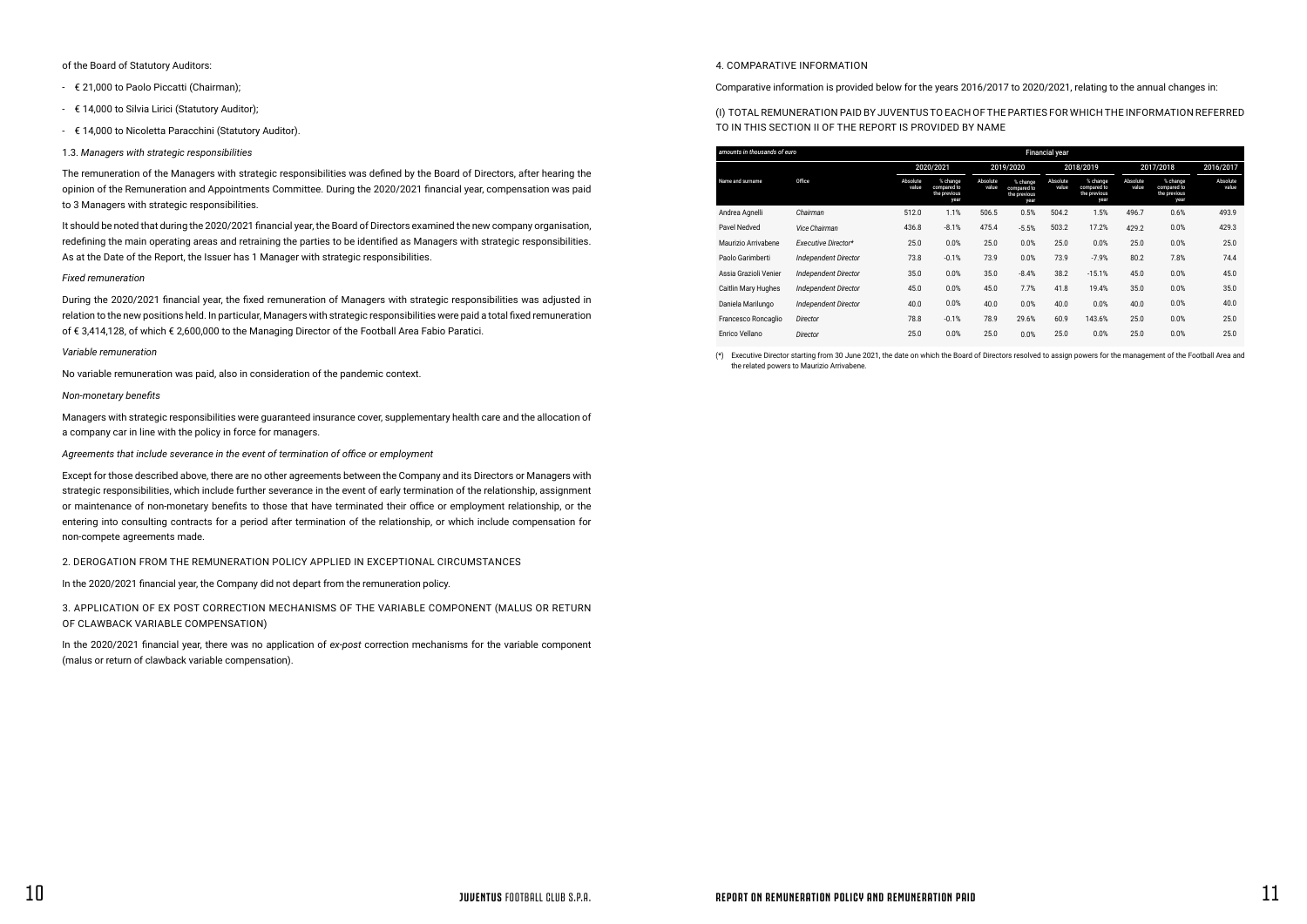#### (II) RESULTS OF JUVENTUS

#### (III) AVERAGE GROSS ANNUAL REMUNERATION, BASED ON FULL-TIME EMPLOYEES, OF EMPLOYEES OF JUVENTUS OTHER THAN THE PARTIES WHOSE REMUNERATION IS REPRESENTED BY NAME IN THIS SECTION II OF THE REPORT

(\*) Starting from the 2020/2021 financial year, the Company is not required to draft consolidated financial statements.

| amounts in thousands of euro              |                   |                                                 |                   |                                                 |                   |                                                 |                   |                                                 |                   |  |  |
|-------------------------------------------|-------------------|-------------------------------------------------|-------------------|-------------------------------------------------|-------------------|-------------------------------------------------|-------------------|-------------------------------------------------|-------------------|--|--|
|                                           |                   | 2020/2021*                                      |                   | 2019/2020                                       |                   | 2018/2019                                       |                   | 2017/2018                                       | 2016/2017         |  |  |
| <b>Economic indicator</b>                 | Absolute<br>value | % change<br>compared to<br>the previous<br>year | Absolute<br>value | % change<br>compared to<br>the previous<br>year | Absolute<br>value | % change<br>compared to<br>the previous<br>year | Absolute<br>value | % change<br>compared to<br>the previous<br>year | Absolute<br>value |  |  |
| Revenues                                  | 480.7             | $-16.2%$                                        | 573.4             | $-7.7%$                                         | 621.5             | 10.4%                                           | 562.7             | 45.1%                                           | 387.9             |  |  |
| Operating costs                           | (449.3)           | 8.5%                                            | (414.1)           | $-9.7%$                                         | (458.5)           | 14.4%                                           | (400.7)           | 33.5%                                           | (300.1)           |  |  |
| Amortisationi, write-downs and provisions | (216.9)           | $-4.2%$                                         | (226.4)           | 27.0%                                           | (178.3)           | 87.7%                                           | (95.0)            | 21.5%                                           | (78.2)            |  |  |
| Operating income                          | (197.2)           | 193.9%                                          | (67.1)            | 338.6%                                          | (15.3)            | $-122.7%$                                       | 67.4              | 233.7%                                          | 20.2              |  |  |
| Income before taxes                       | (207.8)           | 154.3%                                          | (81.7)            | 203.7%                                          | (26.9)            | $-146.1%$                                       | 58.4              | 403.4%                                          | 11.6              |  |  |
| Net income/(loss)                         | (209.9)           | 134.0%                                          | (89.7)            | 124.8%                                          | (39.9)            | $-193.7%$                                       | 42.6              | 939.0%                                          | 4.1               |  |  |

| amounts in thousands of euro                   |                   |                                                 |                   |                                                 | <b>Financial year</b> |                                                 |                   |                                                 |                   |
|------------------------------------------------|-------------------|-------------------------------------------------|-------------------|-------------------------------------------------|-----------------------|-------------------------------------------------|-------------------|-------------------------------------------------|-------------------|
|                                                |                   | 2020/2021*                                      | 2019/2020         |                                                 | 2018/2019             |                                                 | 2017/2018         |                                                 | 2016/2017         |
|                                                | Absolute<br>value | % change<br>compared to<br>the previous<br>year | Absolute<br>value | % change<br>compared to<br>the previous<br>year | Absolute<br>value     | % change<br>compared to<br>the previous<br>year | Absolute<br>value | % change<br>compared to<br>the previous<br>year | Absolute<br>value |
| Average gross annual remuneration of full-time |                   |                                                 |                   |                                                 |                       |                                                 |                   |                                                 |                   |
| employees of Juventus                          | 48.2              | 7.8%                                            | 44.7              | 0.0%                                            | 44.7                  | $-9.5%$                                         | 49.4              | $-0.2%$                                         | 49.5              |

#### 5. THE VOTE EXPRESSED BY THE SHAREHOLDERS' MEETING ON THE SECOND SECTION II OF THE REPORT FOR

THE PREVIOUS YEAR

The Shareholders 'Meeting of 15 October 2020, in accordance with the provisions of Article 123-*ter*, paragraph 6, of the Consolidated Law on Finance, expressed a non-binding vote on Section II of the 2020 Remuneration Report, with the following outcomes:

- votes against no. 8,008,703, equal to 0.778673% of the share capital present and 0.602044% of the ordinary share capital;

- no. 1,020,438,243, equal to 99.215536% of the share capital present and 76.710146% of the ordinary share capital;
- 
- abstentions no. 59,562, equal to 0.005791% of the share capital present and 0.004477% of the ordinary share capital;
- non-voters no. 0, equal to 0% of the present capital and 0% of the ordinary capital.

#### *SECOND PART*

The annex provides details of the compensation paid by the Company in 2020/2021, for any reason and in any form, to the members of the Board of Directors, Board of Statutory Auditors and Independent Auditors and the Managers with strategic responsibilities as well as the shareholding in the Company held by each of them.

Turin, 17 September 2021

On behalf of the Board of Directors The Chairman Andrea Agnelli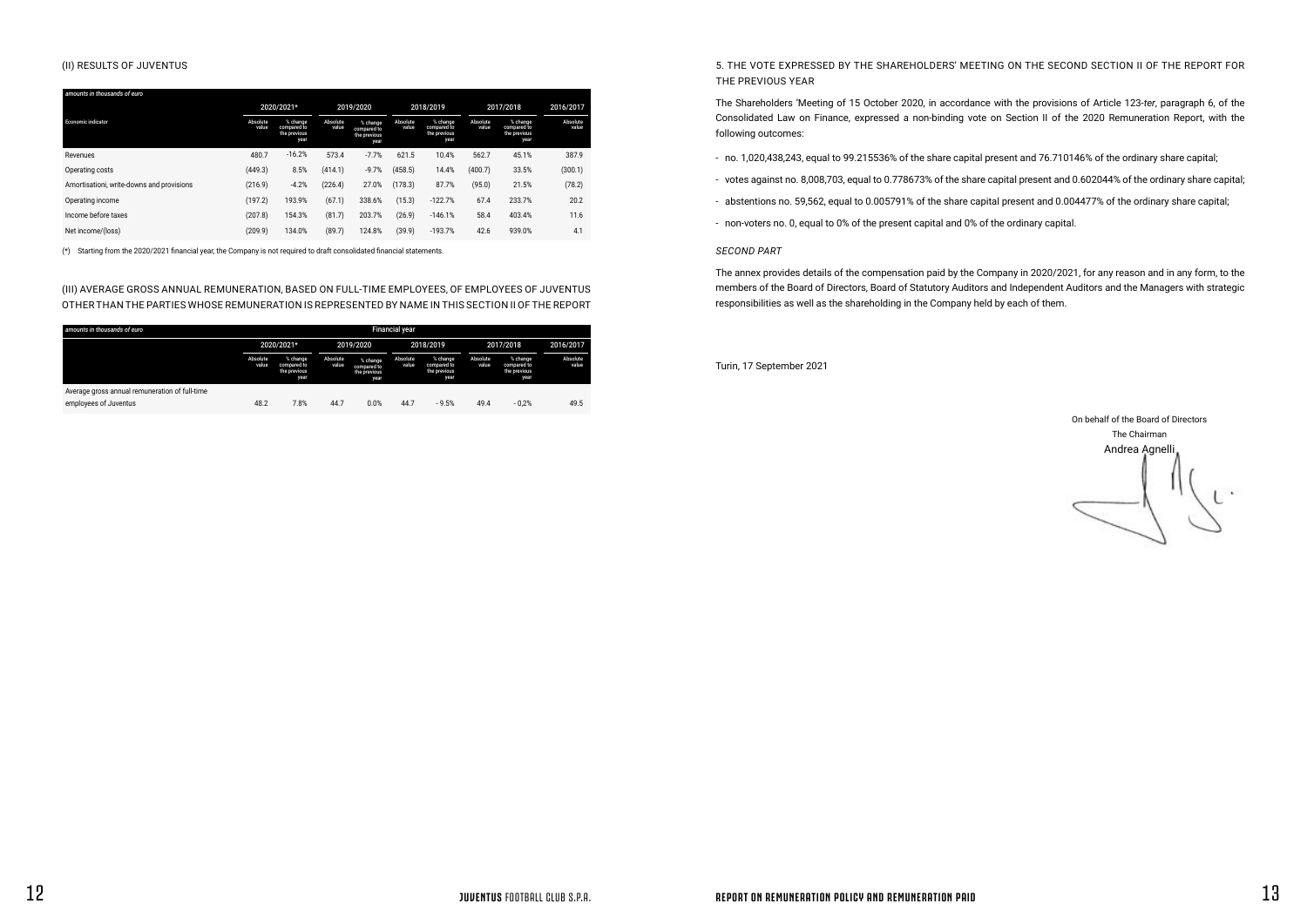(\*) Term of office expires with the Shareholders' Meeting called to approve the financial statements for the year

(c) Remuneration for the role as Chairman of the Remuneration and Appointments Committee (€ 15 thousand) and for participation in the Control and Risk Committee (€ 10 thousand)

(d) Remuneration for participation in the Remuneration and Appointments Committee ( $\epsilon$  10 thousand)

(a) (b) Other remuneration refers to travel allowances provided for in existing employee agreements, and remuneration for the position of Director with J Medical S.r.l. (€ 6 thousand)

(b) Remuneration for the special role as Chairman of the J Museum

(e) Remuneration for participation in the Remuneration and Appointments Committee (€ 10 thousand) and the Control and Risk Committee (€ 10 thousand)

(f) Remuneration for the role as Chairman of the Control and Risk Committee ( $\epsilon$  15 thousand)

(g) Remuneration for the special role as original employer pursuant to Article 2 of Legislative Decree no. 81/2008

(h) Payments are made to the parent Exor N.V.

(i) Other remuneration refers to travel allowances provided for in existing employee agreements, and pro-rata remuneration for the positions of Director with J Medical S.r.l. (€ 6 thousand)

| importi in migliaia di euro              |                                                          |                    |                       |                                                                     |                           |                          |                                                         |                                                  |                  |                 |                                                  |              |
|------------------------------------------|----------------------------------------------------------|--------------------|-----------------------|---------------------------------------------------------------------|---------------------------|--------------------------|---------------------------------------------------------|--------------------------------------------------|------------------|-----------------|--------------------------------------------------|--------------|
|                                          |                                                          |                    |                       |                                                                     | <b>Fixed remuneration</b> |                          |                                                         |                                                  |                  |                 |                                                  |              |
| Name and surname                         | Position                                                 | Term of office     | of term<br>of office* | End Rem. approved<br>by the<br>Shareholders' assignments<br>Meeting | Rem. for<br>special       | Rem. to                  | Rem. for<br>employees partecipation<br>in<br>committees | <b>Bonus</b><br>and other monetary<br>incentives | Non-<br>benefits | Other<br>remun. | Indemnity<br>for<br>termination of<br>employment | <b>Total</b> |
| <b>Directors</b>                         |                                                          |                    |                       |                                                                     |                           |                          |                                                         |                                                  |                  |                 |                                                  |              |
| Andrea Agnelli                           | Director                                                 | 1/7/19 - 30/6/20   | 2021                  | 25.0                                                                |                           |                          |                                                         |                                                  |                  |                 | $\overline{a}$                                   | 25.0         |
|                                          | Chairman                                                 | 1/7/19 - 30/6/20   | n.a.                  | ٠                                                                   | 450.0                     |                          |                                                         | $\overline{\phantom{a}}$                         | 37.0             | ٠               | $\qquad \qquad \blacksquare$                     | 487.0        |
| <b>Pavel Nedved</b>                      | <b>Director</b>                                          | 1/7/19 - 30/6/20   | 2021                  | 25.0                                                                |                           |                          |                                                         |                                                  |                  |                 |                                                  | 25.0         |
|                                          | Vice Chairman                                            | 1/7/19 - 30/6/20   | n.a.                  | ٠                                                                   | 400.0                     |                          |                                                         | $\blacksquare$                                   | 5.8              | 6.0(a)          | $\qquad \qquad \blacksquare$                     | 411.8        |
| Maurizio Arrivabene                      | <b>Director</b>                                          | 1/7/19 - 30/6/20   | 2021                  | 25.0                                                                |                           |                          |                                                         |                                                  |                  |                 | ÷,                                               | 25.0         |
| Paolo Garimberti                         | <b>Director</b>                                          | $1/7/19 - 30/6/20$ | 2021                  | 25.0                                                                | 20.0(b)                   | $\overline{\phantom{a}}$ | 25.0(c)                                                 | $\overline{\phantom{a}}$                         | 3.8              |                 | $\qquad \qquad \blacksquare$                     | 73.8         |
| Assia Grazioli Venier                    | Director                                                 | 1/7/19 - 30/6/20   | 2021                  | 25.0                                                                |                           | ٠                        | 10.0(d)                                                 |                                                  |                  |                 | $\overline{a}$                                   | 35.0         |
| Caitlin Mary Hughes                      | <b>Director</b>                                          | 1/7/19 - 30/6/20   | 2021                  | 25.0                                                                |                           | $\overline{\phantom{a}}$ | 20.0(e)                                                 |                                                  |                  |                 | ÷,                                               | 45.0         |
| Daniela Marilungo                        | Director                                                 | $1/7/19 - 30/6/20$ | 2021                  | 25.0                                                                |                           | $\overline{a}$           | 15.0(f)                                                 |                                                  |                  |                 | ٠                                                | 40.0         |
| Francesco Roncaglio                      | Director                                                 | $1/7/19 - 30/6/20$ | 2021                  | 25.0                                                                | 50.0(g)                   |                          |                                                         |                                                  |                  |                 | $\overline{a}$                                   | 78.8         |
| Enrico Vellano                           | <b>Director</b>                                          | $1/7/19 - 30/6/20$ | 2021                  | 25.0(h)                                                             |                           |                          |                                                         |                                                  |                  |                 |                                                  | 25.0         |
| <b>Statutory Auditors</b>                |                                                          |                    |                       |                                                                     |                           |                          |                                                         |                                                  |                  |                 |                                                  |              |
| Paolo Piccatti                           | Chairman of the BoSA                                     | 1/7/19 - 30/6/20   | 2021                  | 21.0                                                                |                           |                          |                                                         |                                                  |                  |                 | $\blacksquare$                                   | 21.0         |
| Silvia Lirici                            | <b>Statutory Auditor</b>                                 | $1/7/19 - 30/6/20$ | 2021                  | 14.0                                                                |                           |                          |                                                         |                                                  |                  |                 | ÷,                                               | 14.0         |
| Nicoletta Paracchini                     | <b>Statutory Auditor</b>                                 | $1/7/19 - 30/6/20$ | 2021                  | 14.0                                                                |                           |                          |                                                         |                                                  |                  |                 |                                                  | 14.0         |
| Managers with strategic responsibilities |                                                          |                    |                       |                                                                     |                           |                          |                                                         |                                                  |                  |                 |                                                  |              |
|                                          | Managers with strategic responsibilities no. 3 of which: |                    |                       | ٠                                                                   | ٠                         | 3,414.1                  |                                                         | $\overline{\phantom{a}}$                         | 63.3             | 5.8             |                                                  | $-3,483.2$   |
| <b>Fabio Paratici</b>                    | Managing Dir. Football Area                              |                    |                       |                                                                     |                           | 2,600.0                  |                                                         |                                                  | 29.0             |                 |                                                  | $-2,629.0$   |

#### **Annex 1**

**Remuneration paid to the members of the Board of Directors, Board of Statutory Auditors and Independent Auditors and Managers with strategic responsibilities** 

(a) Shares acquired following exercise of the option rights within the share issue approved by the Shareholders' Meeting on 24 October 2019

#### **Annex 2**

### **Shareholdings of the Members of the Boards of Directors, Statutory Auditors and**

**Independent Auditors and Managers with strategic responsibilities**

| Name and surname | Position                                    | Number of shares<br>held as of<br>30 June 2020 | Number of shares<br>acquired (a) | Number of<br>shares sold | <b>Number of shares</b><br>held as of<br>30 June 2021 |
|------------------|---------------------------------------------|------------------------------------------------|----------------------------------|--------------------------|-------------------------------------------------------|
| Andrea Agnelli   | Chairman                                    | 50.901                                         | -                                |                          | 50.901                                                |
| Paolo Piccatti   | Chairman of the Board of Statutory Auditors | 3.564                                          | -                                |                          | 3.564                                                 |

Managers with strategic responsibilities do not hold shares in the Company.